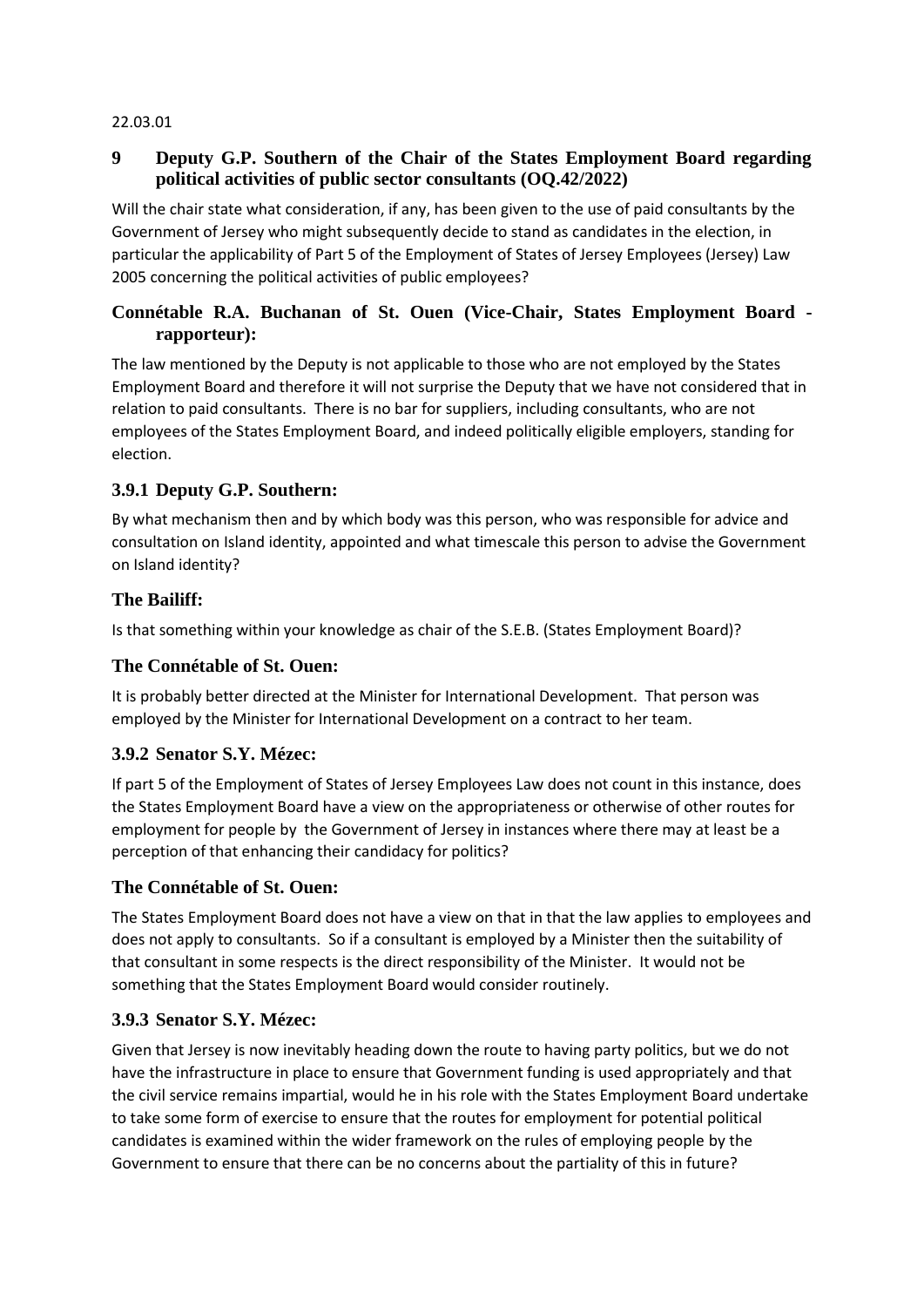# **The Connétable of St. Ouen:**

I am not sure I understand the Senator's point. Employees who are employed by the States of Jersey are bound by certain rules and they are allowed to carry on working until such time as they are elected. Indeed, as the Senator will know, 2 of his members are bound by those rules at the moment. Anyone who is employed as a consultant signs a statement of works, which makes it explicitly clear that any information that comes into his or her possession is not to be used other than for the purpose it was given to him. I really do not see personally that there is an issue.

# **Senator S.Y. Mézec:**

Might I raise a point of order? I can cite the points. Standing Order 63, part 4(b) allows us to invoke that Order if we feel that a question without notice is not answered. I asked quite specifically in that question whether he would be prepared to undertake some form of exercise in his role as the States Employment Board to determine whether this sort of thing is appropriate in future. I guess that could be answered with a yes or no and he has not provided either of those.

#### **The Bailiff:**

I understood the answer to simply be it is not a matter for the States Employment Board. That is of course the only basis on which the Constable answers questions in connection with this matter and not in any other capacity. But if the Constable wants to elaborate in any way on his answer I think he reasonably may.

#### **The Connétable of St. Ouen:**

Yes, I am happy to elaborate. The Senator well knows that he and I have been exchanging a number of emails over the last few days on this particular point and I understand his concern and the States Employment Board will put it on the agenda to discuss. But what I cannot do is guarantee any outcome from it. But we will certainly talk about it.

# **3.9.4 Deputy R.J. Ward:**

I am going to change my question given the answer. Can I ask the Minister, the chair of the S.E.B., whether he understands he may have inadvertently misled the Assembly in his answer when he said that Members can work up until the point when they are elected? Can I inform him that when a number of Members of this Assembly were elected they had to stop working and took 6 weeks' unpaid leave before they were sworn in. So that is not the case and can he confirm that is the case?

#### **The Connétable of St. Ouen:**

Given the concern expressed by the Deputy, I would prefer to get back to him with a written answer once I have consulted with my officers. Clearly I do not know every single piece of legislation but I understand his concern and I am more than happy to get back with a response.

# **Deputy R.J. Ward:**

It is very clear that it is from nomination day and the discussion we have just had is simply incorrect in this Assembly and we cannot be misleading the Assembly in this way. Because it does impact on the answer to the question.

#### **The Bailiff:**

It is not a matter on which the Presiding Officer can rule. Therefore it is a matter on which the Connétable has said he understood the position to be A, you have said that you understand the position very clearly to be B, and the Connétable has said in effect: "I am not completely certain and